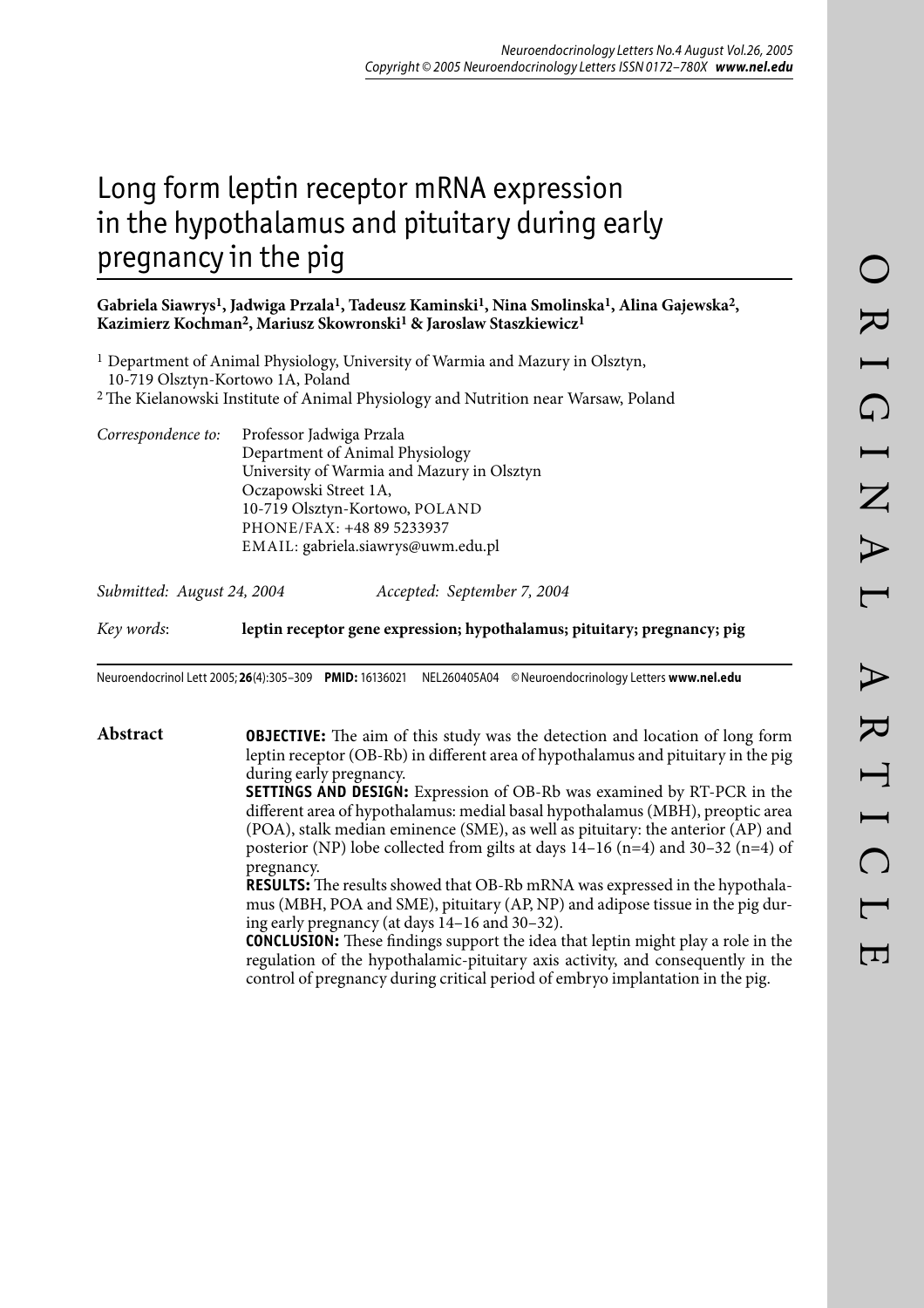**Abbreviations:**

| AP             | anterior pituitary                                 |
|----------------|----------------------------------------------------|
| <b>cDNA</b>    | complementary deoxyribonucleic acid                |
| <b>CRH</b>     | corticotrophin-releasing hormone                   |
| <b>FSH</b>     | follicle-stimulating hormone                       |
| G-CSF          | granulocyte colony-stimulating factor              |
| GH             | growth hormone                                     |
| GnRH           | gonadotrophin-releasing hormone                    |
| $IL-6$         | interleukin-6                                      |
| JAK            | Janus kinase                                       |
| LН             | luteinizing hormone                                |
| LIF            | leukemia inhibitory factor                         |
| <b>MBH</b>     | medial basal hypothalamus                          |
| ΝP             | posterior pituitary                                |
| <b>NPY</b>     | neuropeptide Y                                     |
| $OR-R$         | leptin receptor                                    |
| OB-Ra, c, d, f | short form of leptin receptor                      |
| OB-Rb          | long form of leptin receptor                       |
| OB-Re          | secreted form leptin receptor                      |
| POA            | preoptic area                                      |
| <b>POMC</b>    | proopiomelanocortin                                |
| PRL            | prolactin                                          |
| <b>SME</b>     | stalk-median eminence                              |
| <b>STAT</b>    | signal transducers and activators of transcription |
| TSH            | thyroid-stimulating hormone                        |
|                |                                                    |

## **Introduction**

Leptin, the product of the ob gene, is a protein with a molecular mass of 16 kDa secreted from adipose tissue. Leptin plays an important role in regulating feed intake and energy balance [14]. Recent evidence indicated that leptin is also involved in the regulation of neuroendocrine and reproductive functions in the pig through its effect on the hypothalamic–pituitary–gonadal axis [4, 5, 34]. Leptin acts on target cells after binding to specific receptor. The leptin receptor (OB-R), is a glycoprotein consisting of a single transmembrane-spanning component and sharing a structural similarity to the class I of cytokine receptor that most resembles the gp 130 signal transducing component of the IL-6, G-CSF and LIF receptor [35, 36]. OB-R consists of six isoforms (OB-Ra, b, c, d, e, f) generated from a different splicing of ob gene transcript. These isoforms, with common extracellular but different intracellular domains, belong to three major classes of leptin receptor:

- 1/ the long signal–transducing isoform, OB-Rb;
- 2/ short forms with truncated intracellular domains, OB-Ra, c, d, f; and
- 3/ secreted a soluble isoform lacking the transmembrane and intracellular domains, OB-Re [36].

All three classes of leptin receptor have been identified in the brain [21, 23, 32].

Long form of the receptor (OB-Rb) is composed of 1162 amino acids, characterized by the longest intracellular domains of about 300 amino acids and acts via the JAK (Janus kinase)-STAT pathway of signal transduction [11, 36].

So far, leptin receptor mRNA expression has been detected in hypothalamus, anterior pituitary, reproductive tissues (ovary and uterus) in prepubertal and cyclic gilts as well as in placenta [9, 19, 21, 30]. Nevertheless, there is lack of data concerning leptin receptor expression during critical period of implantation (12– 18 day of pregnancy) in pigs when approximately 30– 40% of embryos is lost [38]. Since during this period expression of multiple genes for variety of factors critical for embryo survival occurs, precise timing of genes activity may be crucial for this process [24]. If so, studies on the expression of leptin and its receptor genes in this critical period may significantly contribute to the improvement of reproductiveness in pigs. Recently, a key role for leptin during pregnancy has been suggested [6, 9]. In human and rat serum leptin concentration significantly increased during pregnancy and decreased at the beginning of lactation period [1, 6, 12]. Moreover, also placenta was reported to be an additional source of leptin during pregancy [2, 9, 13] which supports an idea that leptin and its receptor not only may actively contribute to the implantation process but also may have an impact on embryo growth and development.

The objective of this study was to detect the expression and location of the long (OB-Rb) form leptin receptor mRNA in the discrete areas of the hypothalamus and pituitary in the pig during early pregnancy.

## **Material and methods**

## *Experimental animals*

The studies were carried out in accordance with the principles and procedures of the Animal Ethics Committee at the University of Warmia and Mazury in Olsztyn, (Poland). Pregnant gilts, at 9–10 month of age, and 90–110 kg b.w. were used in this study. The gilts were killed at days 14–16 (n=4) and 30–32 (n=4) of gestation. Pregnancy was confirmed through washing out and ascertainment of an embryo/foetus presence. Immediately after slaughter discrete areas of brain tissue encompassing the hypothalamus, the pituitary gland and the adipose tissue from each animal were excised. Each hypothalamic area was divided into medial basal hypothalamus (MBH), preoptic area (POA) and stalk median eminence (SME) as described by Sesti and Britt [31] while pituitary was separated on the anterior pituitary (AP) and posterior pituitary (NP) lobes. Tissue samples were frozen in liquid nitrogen and kept at –80°C until RNA isolation.

## *RNA Isolation and Purification*

RNA was isolated from all separated tissues (MBH, POA, SME; AP, NP and adipose tissues) using RNA isolation kit (Qiagen, Maryland, USA). RNA concentration was determined on spectrometer (Lambda Bio 10, Perkin Elmer, USA), its purity was estimated from the wavelength ratio of 260/280 nm and fluctuated from 1.6 to 2.0. For each tissue sample, 2 µg of RNA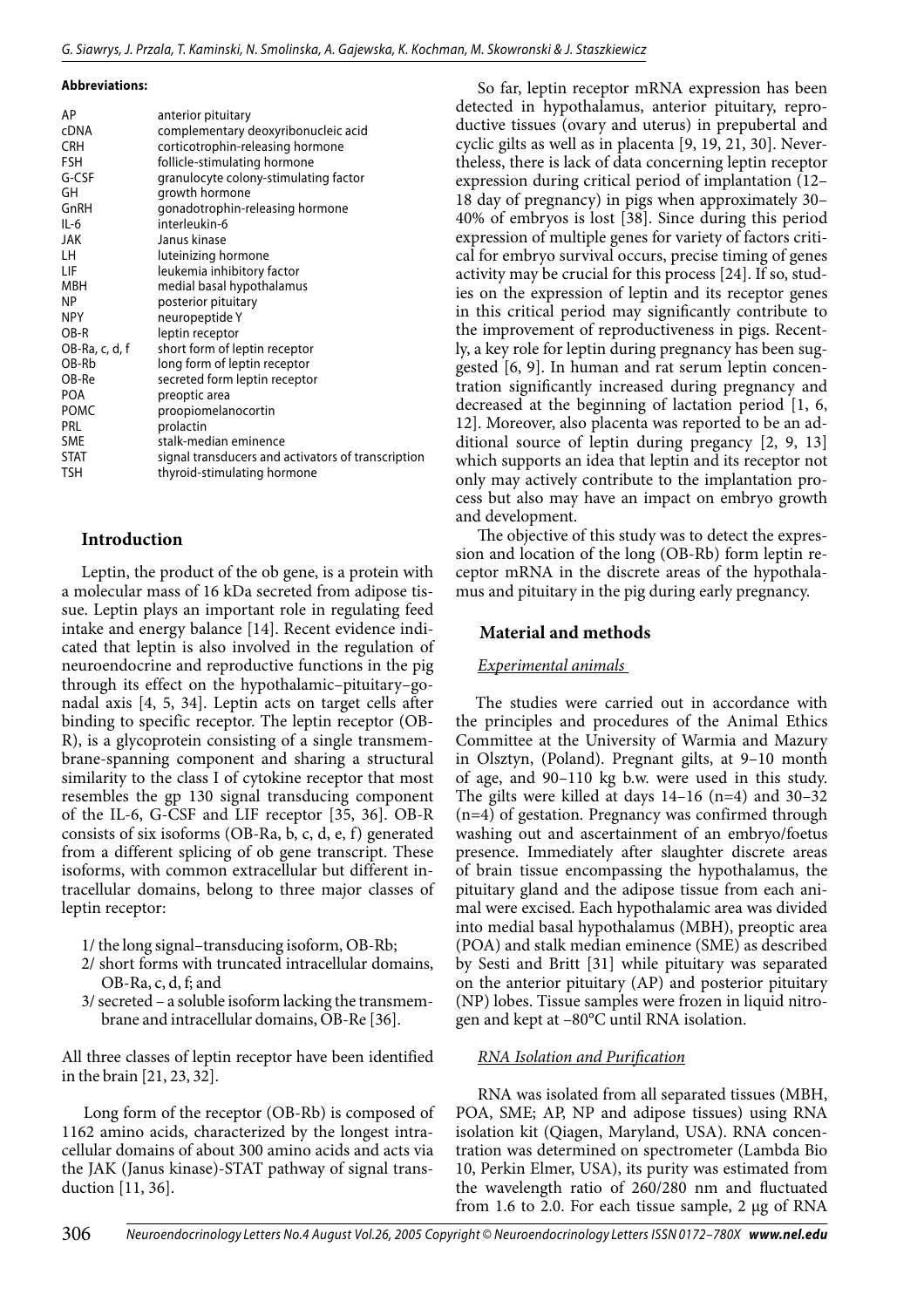aliquot was electrophoresed in 1.5% (w/v) agarose gel to verify RNA integrity.

#### *RT-PCR*

Complementary DNA (cDNA) was generated, using from 0.5 to 2 µg of total RNA, by the Omniscript RT Kit (Qiagen, Maryland, USA). For RT-PCR leptin mRNA expression analysis, PCR amplification (Gene-Amp PCR System 2400, Perkin Elmer, USA) was performed in a total volume of 50 µl containing: 40 pmol of leptin receptor primers (F: 5' TCG GAA GAT ATC AGT GTT GA 3'; R: 5' TTG GGA TGC TGA TCT GAT AA 3') and 10 pmol of internal control GAPDH primers (F: 5' CTG GCA AAG TGG ACA TTG TCG CC 3'; R: 5' CTT GGC AGC GCC GGT AGA AGC 3'), 25 µl HotStartTaq Master Mix (2.5 U HotStart-Taq DNA Polymerase, 1 x PCR buffer containing 1.5 mM MgCl2 and 200  $\mu$ M of each dNTP, and 5  $\mu$ l of first strand cDNA. After an initial denaturation at 95°C for 15 min, the samples were amplified for 38 cycles with leptin receptor primers and 28 cycles with GAPDH primers (because of its higher expression level) by denaturing at 94°C for 1 min, annealing at 58°C for 1 min and extension at 72°C for 1 min. Leptin receptor primers (access no: AF0 036908) were complementary to positions  $7-26$  (F) and  $370-389$  (R) of the leptin receptor gene sequence while GAPDH primers (access no: SSU 48832) encompassed positions 28–50 (F) and 579–599 (R) of the GAPDH gene sequence. The reaction was completed by a final extension at 72°C for 10 min. As a result of PCR amplification, bands of 382 and 571 bp representing, respectively, porcine leptin receptor and GAPDH gene fragments were obtained. PCR-amplified DNA was electrophoresed on 1.5% agarose in Tris-borate buffer, visualized by ethidium bromide staining and pictures were saved as a tif. files by FOTO/Analist Archiver software (Fotodyne, USA).



**Figure 1**. RT-PCR analysis for the expression of the leptin receptor (OB-Rb) in various tissues of the pig at day 14–16 of gestation. Expression levels were present in: 1/ medial basal hypothalamus (MBH); 2/ preoptic area (POA); 3/ stalk-median eminence (SME); 4/ anterior pituitary (AP); 5/ posterior pituitary (NP) and 6/ adipose tissue. GAPDH was used to check the quality of the mRNA.



**Figure 2.** RT-PCR analysis for the expression of the leptin receptor (OB-Rb) in various tissues of the pig at day 30–32 of gestation. Expression levels were present in: 1/ medial basal hypothalamus (MBH); 2/ preoptic area (POA); 3/ stalk-median eminence (SME); 4/ anterior pituitary (AP); 5/ posterior pituitary (NP) and 6/ adipose tissue. GAPDH was used to check the quality of the mRNA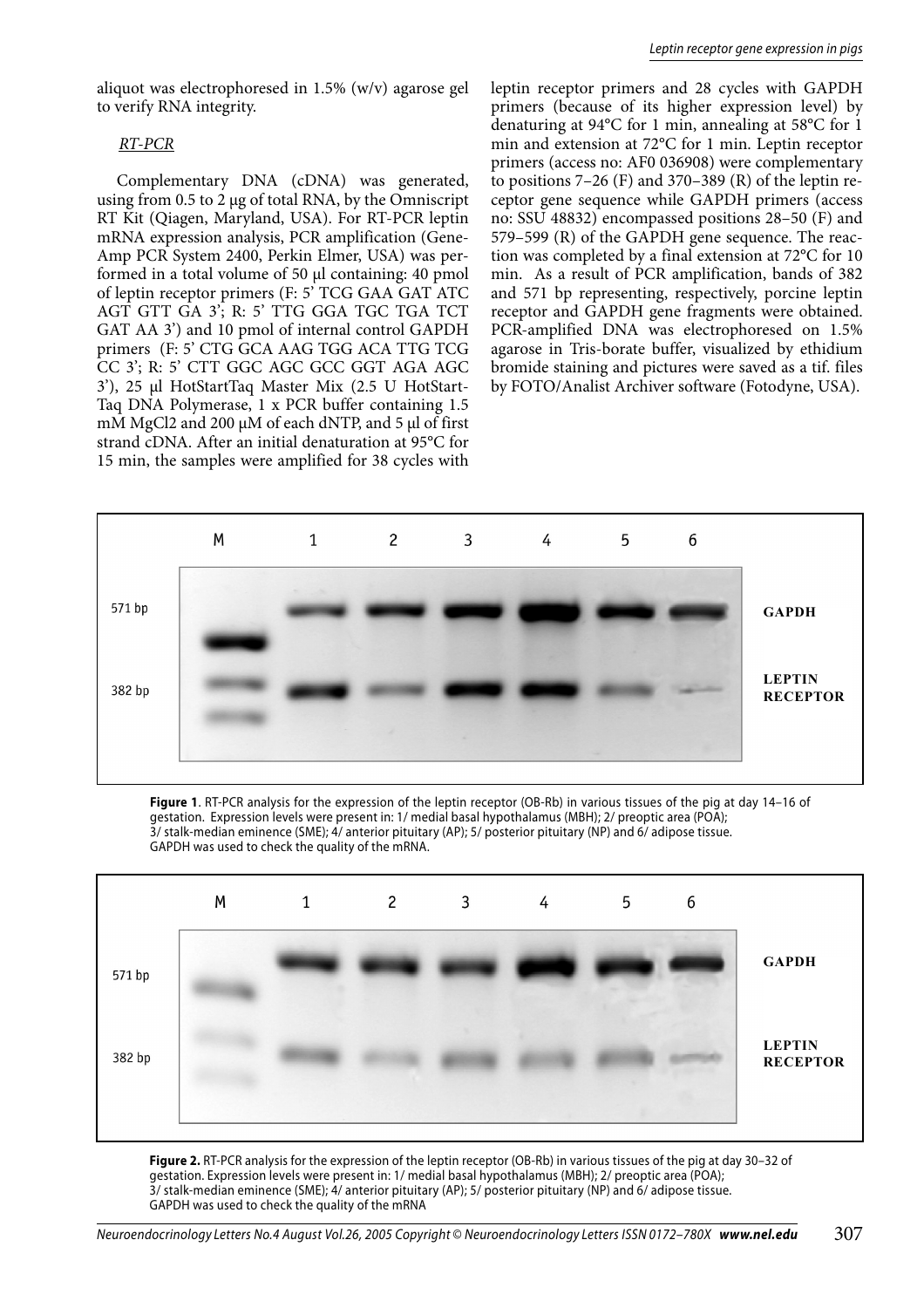#### *Sequence Analysis*

RNA was reverse transcribed and PCR-amplified as described above. PCR-amplified DNA was electrophoresed on 1.5% agarose in Tris-acetate buffer. After isolation from gel DNA was sequenced (ABI Prism™ BigDye™ Terminator Cycle Sequencing kit, ABI Prism 3777 DNA sequencer, CA, USA) in both directions at the Institute of Biochemistry and Biophysics of Polish Academy of Sciences (Warsaw, Poland).

### **Results**

The results of the RT-PCR analysis for the expression of the leptin receptor mRNA in examined tissues of pregnant pigs on two stages of early pregnancy (14– 16 and 30–32 days) are presented on Fig.1 and Fig. 2. In pigs at days 14–16 and 30–32 of gestation a product of expected size (382 bp) was detected both in the discrete areas of hypothalamus (MBH, POA and SME), AP and NP lobes as well as in adipose tissue. These results were highly reproducible in all animals (in both stages of pregnancy) tested. Sequencing analysis of obtained 382 bp PCR product revealed a 100% homology with the known gene sequence for pig leptin receptor.

#### **Discussion**

The present study indicates for the first time that the long form of leptin receptor mRNA is expressed in the discrete areas of the hypothalamus (MBH, POA, SME) and pituitary (AP, NP) during early pregnancy in the pig. Gene expression for leptin receptor within the hypothalamus, pituitary and adipose tissues has been previously observed in several species including rat [27, 40], mouse [18], sheep [8], pig [19] and human [15]. In pigs, OB-Rb was detected in hypothalamus in 106 day-old foetuses, in 7-day-old female piglets and in 3.5 mo-old and 6 mo-old prepubertal females [19]. Moreover, OB-Rb was shown to be age-dependent since in pigs it increased between final period of foetal life and 3.5 mo of age and remaining elevated at 6 mo of age. Additionally, distribution of neurons containing leptin receptors in the hypothalamus in prepubertal gilts were examined by immunohistochemical staining methods [7] and leptin receptor immunoreactivity was detected both in the anterior and preoptic hypothalamic areas while no immunoreactive structures were found in the median eminence. Interestingly, in our study we observed leptin receptor mRNA expression in SME what suggests that leptin receptor might be also expressed within median eminence. So far, it has not been cleared to what extent different physiological status of animals can affect the expression of functional leptin receptor and whether the disturbances of translation process within the median eminence exist. OB-Rb mRNA was expressed in the anterior pituitary in 3.5 mo-old gilts [21] and anterior pituitary cells in 6–6.5 mo-old gilts [20]. Jin et al. localised expression of leptin receptor in several pituitary cell types in human [15], mouse and rat [17]. OB-Rb was detected in

normal rat pituitary and in various rat and mouse pituitary cell lines (FS, GH3 and αT3-1cells) as well as in normal and neoplastic human pituitary. Leptin receptors have been localised almost exclusively to pituitary GH-secreting cells [33] and OB-Rb levels are regulated by GRF [20]. Though all anterior pituitary cell types have been suggested to express the leptin receptor [22], studies by Sone et al. [33] indicate that leptinpositive secretory cells do not possess leptin receptors. Moreover, also folliculostellate cells have been reported to express leptin receptors [16]. Additionally, leptin receptor immunoreactivity was detected in the anterior and intermediate lobes, but not in the posterior lobe of the pituitary gland in neonatal rats [27]. Further studies are necessary to explain detailed mechanisms responsible for pituitary engagement in the modulation of leptin action.

The presence of leptin receptors both at the level of the hypothalamus and pituitary indicates that these structures are target organs for leptin which not only might have direct effects on their function but also, through the modulation of hypothalamic-pituitary axis activity, could regulate different endocrine glands. It is well established that hypothalamus is the primary site for leptin action and complex interaction between leptin and NPY, GnRH, CRF, orexin, somatostatin and POMC have been clearly documented. Hakansson et al. [10] reported leptin receptor immunoreactivity in different peptidergic hypothalamic neurons, also a colocalisation of leptin receptor mRNA with NPY, CRF, POMC and orexin mRNAs was shown [19, 26]. In rats, GnRH neurons express functional leptin receptor and nitric oxide action is suggested to be involved in mediating stimulatory effect of leptin on GnRH release [39]. Moreover, it has been suggested that centrally synthetized leptin may regulate the induction of GnRH-LH axis maturation [28].

Leptin is also implicated in an anterior pituitary function as a factor regulating growth and differentiation of pituitary cells. High leptin concentration was reported to inhibit cell proliferation in human and rat pituitary cell lines [15] and *in vitro* studies indicated that leptin stimulated GH [3], LH, FSH, PRL [4, 25, 37] secretion but inhibited TSH secretion [29].

In summary, our results demonstrate the expression of the long form of the leptin receptor mRNA in the hypothalamus (MBH, POA and SME), anterior (AP), posterior (NP) pituitary and adipose tissues in pig at days 14–16 and 30–32 of gestation. These findings support the idea that leptin might play a role in regulation of the hypothalamic-pituitary axis activity and, consequently, in the control of pregnancy during critical period of implantation in the pig.

#### **Acknowledgements**

This research was supported by the State Committee for Scientific Research (projects: No PBZ-KBN-084/P06/2002 and No 0206.0805).